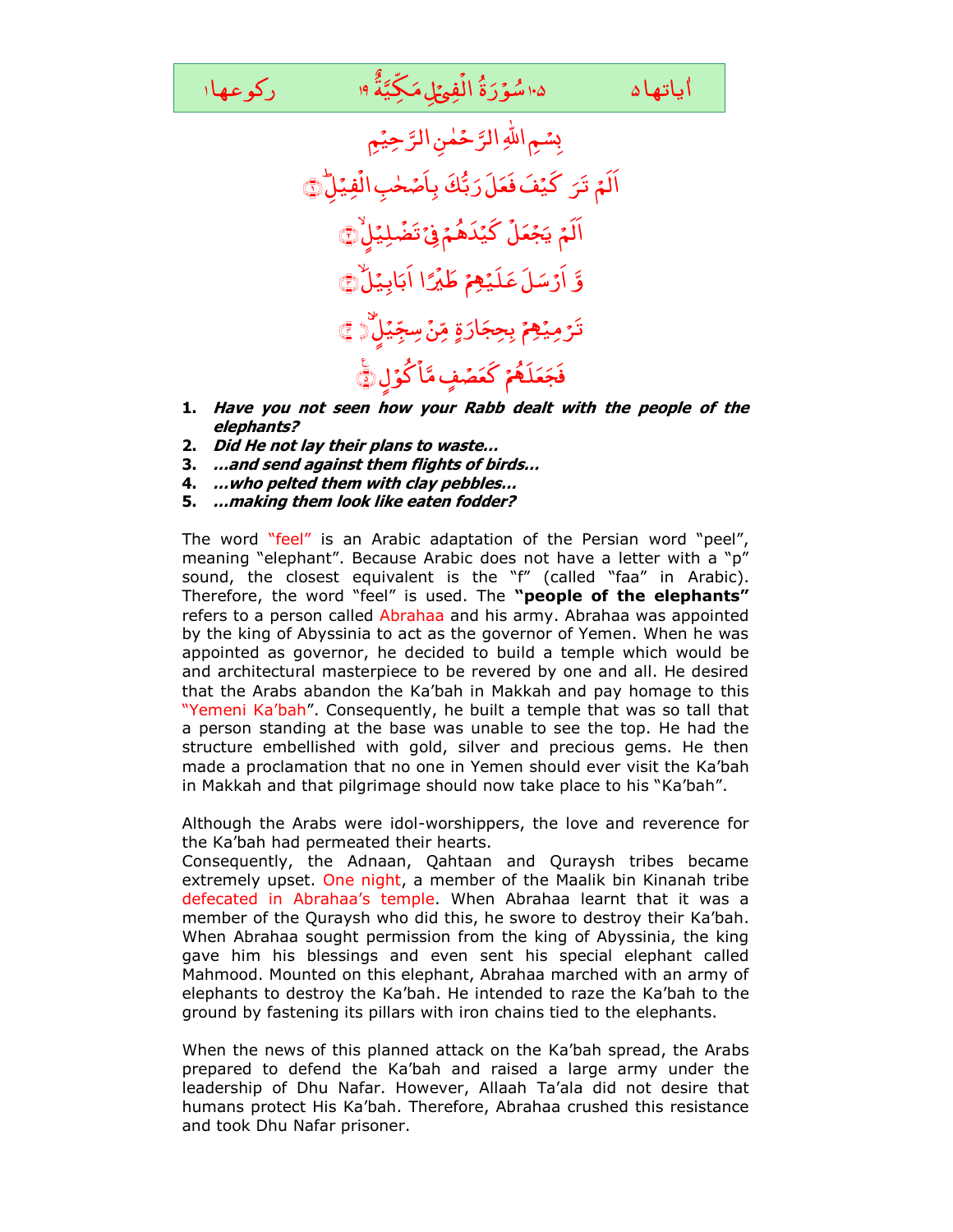When Abrahaa's army reached the settlement of the Banu Khath'am tribe, their leader Nufayl bin Habeeb led his entire tribe against the army but they were also defeated. Nufayl was taken prisoner. Although Abrahaa intended to have him executed, he later changed his mind, thinking that they could use him as a guide.

When the army reached Taa'if, the Banu Thaqeef tribe living there decided not to resist him because they had already heard about the fate of those who had previously resisted the mighty army. They also feared that if they oppose Abrahaa, he would destroy the temple they had erected in the name of their idol Laat. They therefore met with Abrahaa and offered him the services of one of their leaders by the name of Abu Righaal. Abrahaa accepted Abu Righaal's services as a guide and he led them towards Makkah. When the army reached a place called Maghmas, where the camels of the Quraysh grazed, Abrahaa captured all the camels. *Among these camels were two hundred camels belonging to Rasulullaah (sallallaahu-alayhi-wasallam)'s grandfather Abdul Muttalib.* 

From this place, Abrahaa dispatched his messenger Hanaata Himyari to meet with the Quraysh leaders and to inform them that he did not intend fighting the people of Makkah. He made it clear that none of the residents of Makkah would be harmed if they did not oppose him in his objective of destroying the Ka'bah. When Hanaata arrived in Makkah, everyone pointed him in the direction of Abdul Muttalib because he was regarded to be the most senior leader. When Hanaata conveyed Abrahaa's message, Abdul Muttalib told him that they had no intentions of opposing Abrahaa because they did not have the might. However, he made it clear that the Ka'bah is Allaah's house which Allaah's friend Hadhrat Ibraheem (A.S) had built. He told Hanaata that Allaah would protect the Ka'bah and that they could proceed with their plans if they were prepared to fight Allaah. Hanaata then insisted that Abdul Muttalib accompany him to meet Abrahaa.

When Abrahaa saw the handsome countenance of Abdul Muttalib, he descended from his throne and sat with Abdul Muttalib on the ground. Speaking through a translator, Abrahaa asked Abdul Muttalib why he had come. Abdul Muttalib said that he had come for his camels which Abrahaa's soldiers had captured. Abrahaa said to Abdul Muttalib, "When I set my eyes on you, I had tremendous respect for you. However, I have lost all this respect now that you speak of your mere 200 camels knowing that I have come here to destroy your Ka'bah. You have said nothing about this." Abdul Muttalib said, "I am the owner of the camels and am concerned about them. I am not the owner of Allaah's house. The Master of the house knows how to protect His house."

Abrahaa said, "Your God cannot protect it from me." "Then you do as you please," said Abdul Muttalib. According to certain narrations, some other leaders of the Quraysh were with Abdul Muttalib at that time. They proposed to Abrahaa that if he left the Ka'bah to be, the entire Tihaama region would pay him a third of their crops annually. However, he refused this offer. He then returned Abdul Muttalib's camels to him. Taking his camels along with him, Abdul Muttalib returned to Makkah.

When he entered Makkah, he proceeded straight to the Ka'bah and, holding the ring of the door, he made du'aa to Allaah. A large group of the Quraysh joined him in the du'aa in which they entreated Allaah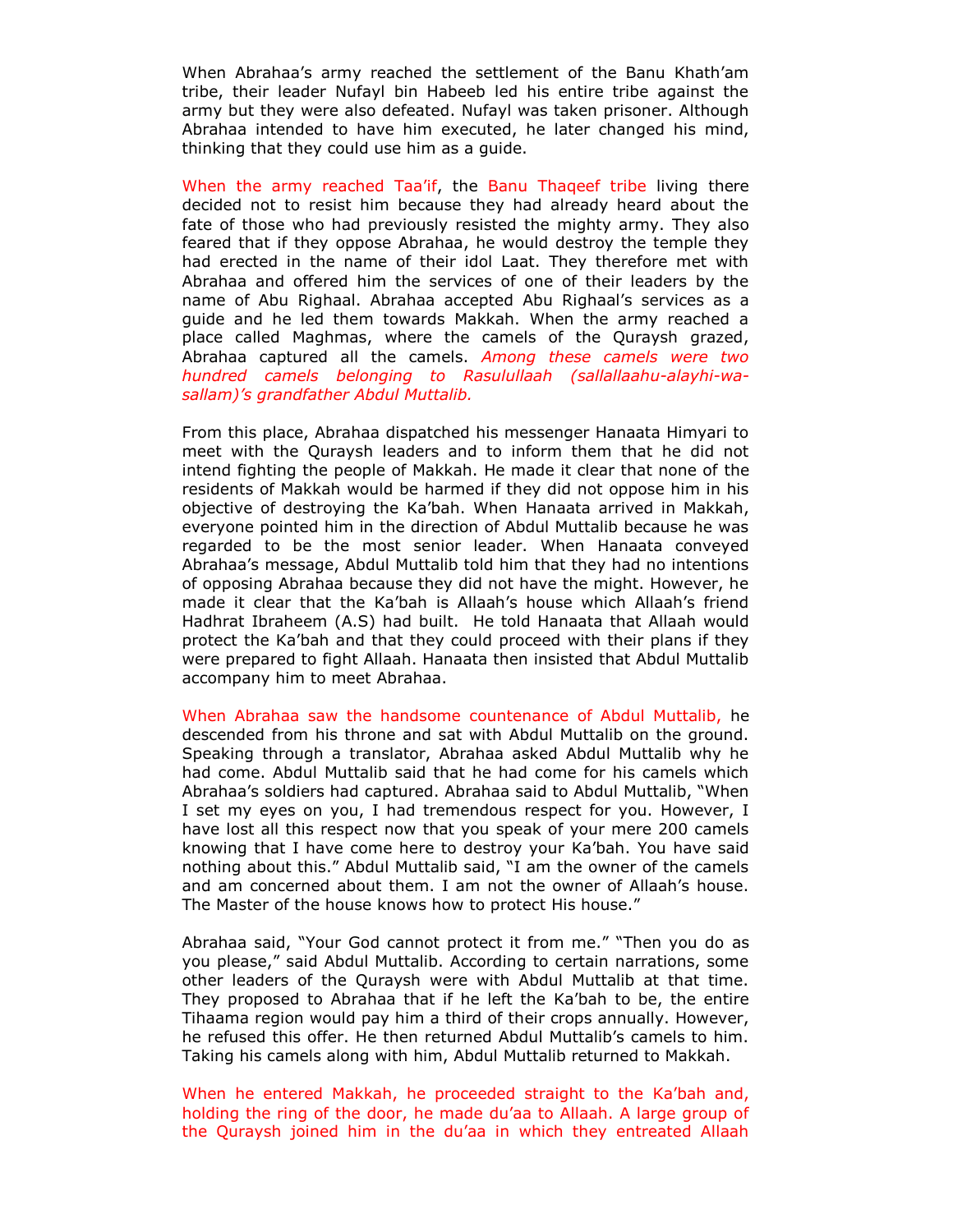Ta'ala to protect the Ka'bah because they did not have the strength to resist Abrahaa's powerful army. After having supplicated to Allaah in all sincerity, Abdul Muttalib took all the people of Makkah to the neighbouring mountains because they were convinced that Allaah's punishment would seize Abrahaa and his army.

The next morning, Abrahaa prepared the army to march into Makkah. Nufayl bin Habeeb, whom Abrahaa had taken prisoner earlier, took hold of the ear of Abrahaa's elephant Mahmood. He said to the elephant, *"Return safely whence you came from because you are in Allaah's sacred city*." Upon hearing this, the elephant immediately sat down. Try as they might, the elephant's minders could not get him to stand. They even tried beating him with large iron spears and putting iron arrowheads in his trunk. However, he still would not walk towards Makkah. When they steered him in the direction of Yemen, he was prepared to walk. He was prepared to walk in every other direction besides the direction of the Ka'bah. It was then that *the army saw many flights of little birds approaching from the coast*. *Each bird carried three little pebbles the size of the gram seed or (according to other narrations) the size of lentils. Each bird carried one in its beak and one in each claw.* 

Waaqidi (A.R) narrates that the birds (referred to as Abaabeel) looked strange and had never been seen before. They were the size of pigeons with red claws.

Hadhrat Sa'eed bin Musayyab (A.R) has mentioned that the birds were green with yellow beaks.

Hadhrat Ikrama (R.A) narrates that *the birds emerged from the ocean and had heads resembling animals.*

As the birds flew over Abrahaa's army, they dropped their pebbles which packed more power than a bullet. They went straight through anything they struck and settled deep in the ground. Seeing this punishment, the elephants all dispersed and all but one were unharmed. All Abrahaa's soldiers did not die immediately. Those who escaped died painful deaths as they tried to make their way back to Yemen. Allaah Ta'ala had sent little birds with little pebbles to destroy an army that many Arab tribes could not resist. On that occasion, Abrahaa was afflicted with a horrible disease. A poison permeated his body and caused every joint to decay. By the time he was brought back to Yemen, his body was in pieces. He died there.

*Two of Mahmud's keepers settled in Makkah but both became blind and paralysed*. They were often seen begging from people. [The Tafseer of Allaama Ibn Katheer (A.R) Vol. 4 Pg. 549 and "Ma'aalimut Tanzeel" Vol. 4 Pg. 525]

This incident was witnessed by many people and it became a momentous event in Arab history. When referring to any event during that year, *the Arabs would say that it happened in the year of the elephants.*

Rasulullaah (sallallaahu-alayhi-wa-sallam) was born in the same year, fifty days after the people of the elephants were destroyed.

Because everyone was acquainted with the incident, Allaah Ta'ala speaks of the incident without introduction when He says, *"Have you not seen how your Rabb dealt with the people of the elephants?"*